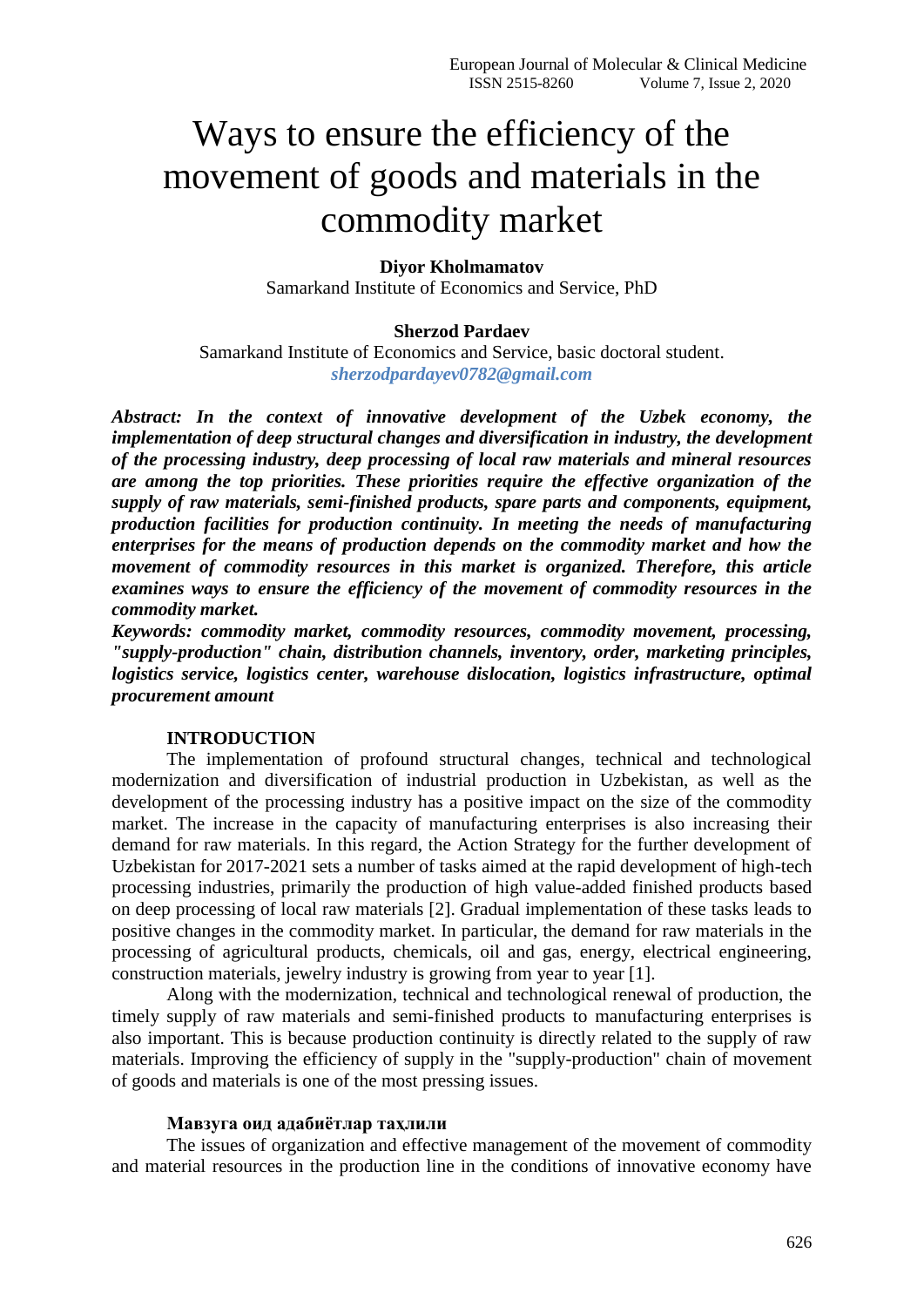been widely studied in the scientific works of foreign scientists. In particular, Langley C.J. studied a wide range of activities associated with the effective organization of the movement of commodity resources in the supply of raw materials on the production line [4]. K. Oliver and M. Webber formulated the concept of business logistics as an integral tool of business management in the organization of the movement of goods and materials, as well as showed that there are significant fundamental differences in the functions of marketing and logistics in distribution channels [5]. The term Supply Chain Management began to be used in the United States in the early 1980s. American designers K. Oliver and M. Webber proposed to consider the use of this term for the first time in the framework of an integrated strategy called the supply of raw materials to manufacturing enterprises, the management of supply chains of finished products from manufacturing enterprises to the final consumer [5].

The role and importance of wholesale trade in the organization of the movement of commodity resources in commodity markets, organizational and economic mechanisms for the development of the distribution of commodity resources have been widely studied by foreign scholars. Chairman Hugh MacKeown has explored that wholesale trade is a key factor in organizing the movement of commodity resources. His research has recognized that wholesalers are a major force in the production of industrial goods and the organization of its trade. It is also based on their scientific research that wholesalers not only sell goods to manufacturers, but also provide a range of services.

A number of Russian scientists have also studied the formation of distribution channels in the organization of the movement of raw materials, the role of logistics services in the supply of raw materials. In particular, Naumov I.N. [10] while the role of marketing in the distribution of commodity resources, the application of marketing functions and principles has been studied, Tokmanev S.V. conducted extensive research on the development of logistics infrastructure and the organization of wholesale and intermediary activities in the management of inventories [11].

## **3. RESEARCH METHODOLOGY**

When writing the article, it has been suggested that the problem be solved by using analytes, synthesis and logic. Foreign publications are derived from the statistical and statutory database, including the information required for the study.

## **4. ANALYSIS AND RESULTS**

The purpose of organizing the movement of goods and materials in the commodity market is to ensure the timely loading of goods and materials, timely delivery of goods and materials to the right place, the right amount and accurate information on the needs of consumers. A business entity that delivers goods and materials in the required range, in a timely manner, with high quality and with reliable information about consumers, will certainly have an advantage in the competition.

The organization of the movement of commodity resources in the commodity market is associated with costs. In most cases, the movement of inventories and costs are inversely related. For example, freight management in transport believes that the most convenient mode of transport is rail transport. But at the same time, payments are delayed, capital turnover is reduced, which means that rail transport "suspends" the company's vehicles for a longer period of time than road transport. A similar phenomenon occurs when cheap containers are used for shipping, i.e. the risk of damage to the cargo increases. Or if less stock is stored in order to reduce storage costs in the warehouse, this will lead to frequent renewal of the order and an increase in transportation costs, and so on. The organization of the movement of goods and materials is associated with various agreements and concessions and requires a special approach. Therefore, when analyzing the efficiency of the movement of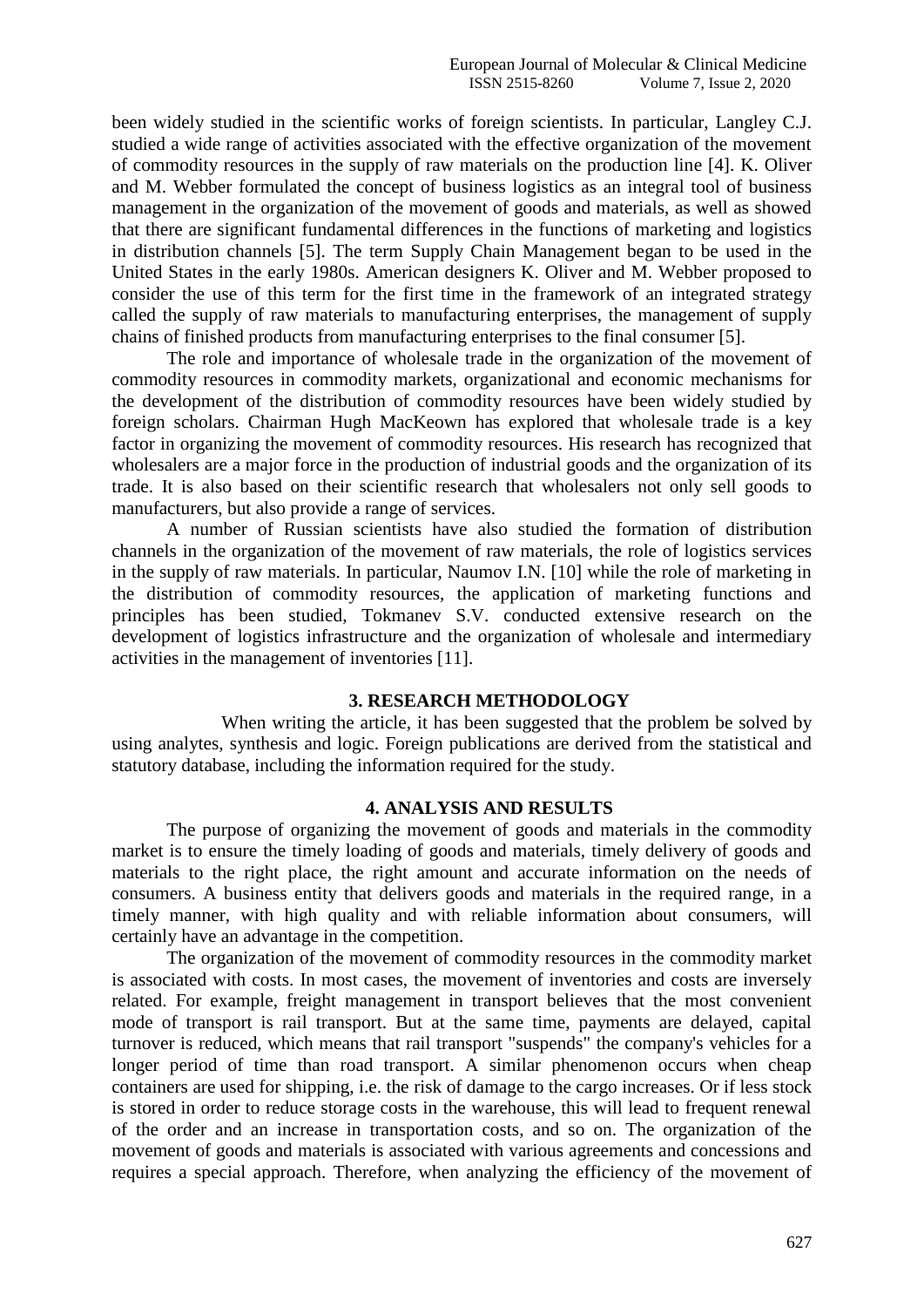inventory, the full costs associated with the operation of the system as a whole are taken into account, which does not help to separate individual parts of the system.

Many businesses make it a priority to deliver inventory on time at the lowest possible cost. Unfortunately, none of the inventory movement systems is capable of simultaneously minimizing the costs associated with the movement of inventories and providing maximum service to customers. Maximum service for customers means maintaining a large stock of goods, a high level of organization of transportation and having many warehouses. This, in turn, leads to an increase in costs associated with the movement of inventory. The goal of cost reduction is to have a cheap transportation system, maintain a small inventory, and have fewer warehouses.

Transactions performed in the process of movement of inventories incur different costs depending on the type of enterprise, the product produced, the characteristics of consumers. F. Kotler classifies the share of costs in the movement of inventory as follows [6]:



Figure 1. Percentage of the share of elements of the movement of goods and resources in total costs

From the data of this diagram it can be understood that the process of movement of inventories consists of costs such as transportation, warehousing, maintenance of stocks, loading, packaging of goods, preparation of information and orders.

The main problem of the system of movement of inventory is the delivery of inventory to the consumer (manufacturer) in a short time and at low cost. Businesses should perform the following tasks in solving this problem:

1. Continuous expansion of the range of goods and services offered for distribution;

2. Constantly increase the competitiveness of inventory and services;

3. Constantly seek new markets for themselves and strengthen their position in existing markets;

4. Establish and develop close relationships with manufacturers;

5. Monitoring and control over the execution of orders of manufacturers;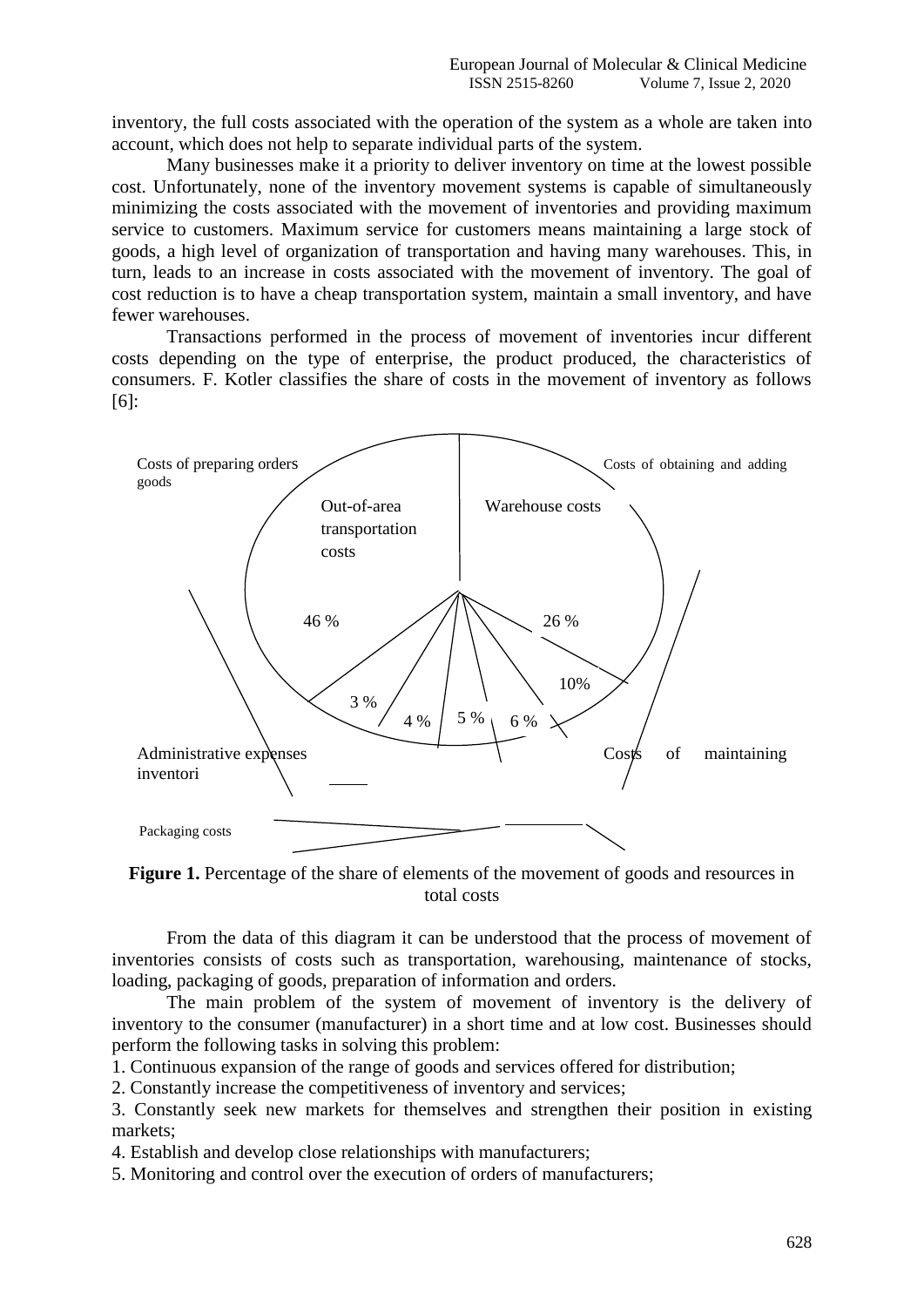6. Establishment of new warehouses in distribution areas;

7. Creation of sufficient stocks of inventory resources in warehouses;

8. Introduction of maximum service in the organization of the distribution process.

At the current stage of economic reforms in Uzbekistan, great attention is paid to the sharp increase in industrial production, processing and production of finished products. At the same time, the focus is primarily on the deep processing of local raw materials and mineral resources. As a result, the movement of commodity and material resources in the commodity market in the country is growing significantly. This can be seen in the sale of some important technical and industrial products sold through commodity exchanges (Table 1).

| $N_2$ | <b>Product types</b>                                                | $\mathbf{commuty}$ exercises (minion source)<br><b>Years</b> |          |          |          |          |
|-------|---------------------------------------------------------------------|--------------------------------------------------------------|----------|----------|----------|----------|
|       |                                                                     | 2014                                                         | 2015     | 2016     | 2017     | 2018     |
| 1.    | Agricultural products for<br>technical production                   | 350980,0                                                     | 419112,2 | 737401,0 | 523674,2 | 769287,6 |
| 2.    | Yarn fabric                                                         | 3931,6                                                       | 2138,7   | 1674,9   | 5987,2   | 7143,1   |
| 3.    | Silk fabric                                                         | 340,5                                                        | 15,7     | 416,8    | 3000,0   | 4511,6   |
| 4.    | Clothes and related items                                           | 27688,7                                                      | 17401,5  | 19412,6  | 47728,1  | 34456,4  |
| 5.    | Suitable wood                                                       | 2198,3                                                       | 1174,8   | 5246,0   | 6462,6   | 1028,1   |
| 6.    | Saw wood materials                                                  | 19814,6                                                      | 18876,5  | 10152,3  | 10912,6  | 10912,9  |
| 7.    | Mechanical products,<br>mechanical equipment,<br>machines and tools | 56137,4                                                      | 195741,3 | 169056,6 | 189498,0 | 283231,9 |
| 8.    | Paper and cardboard                                                 | 1911,8                                                       | 4440,5   | 10732,1  | 19355,5  | 33777,8  |
| 9.    | Asbestos cement products<br>(slate)                                 | 94717,7                                                      | 66601,4  | 64989,8  | 26038,6  | 26576,9  |
| 10.   | <b>Building bricks</b>                                              | 204,2                                                        | 10877,1  | 5551,8   | 1663,1   | 21558,0  |
| 11.   | Window window                                                       | 1425,4                                                       | 83834,2  | 135705,2 | 173939,3 | 409128,2 |
| 12.   | Rolling of metal and metal<br>products                              | 195466,9                                                     | 331352,4 | 480447,1 | 22754,0  | 191063,4 |

| Table 1: Sale of certain types of products for technical production at the Uzbek |  |  |  |  |  |
|----------------------------------------------------------------------------------|--|--|--|--|--|
| commodity exchanges (million soums)                                              |  |  |  |  |  |

The commodity resources listed in Table 1 form the basis of the Uzbek commodity market. The movement of these commodity material resources is important in the activities of industrial and processing enterprises. Timely supply of goods and materials to manufacturing enterprises ensures the continuity of development. This requires a scientific and practical approach to the organization of the movement of goods and materials.

The level of service in the process of movement of inventory is determined by such factors as the composition and quantity of inventory, the perfection of the system of delivery or transportation, the availability of warehouses in different markets [8,; 9]. The realization of these factors will require huge investments. Therefore, the process of movement of inventory is a process of optimization, which must address the measures associated with the creation of a cheap transportation system, sufficient stocks of goods and an optimal warehousing system.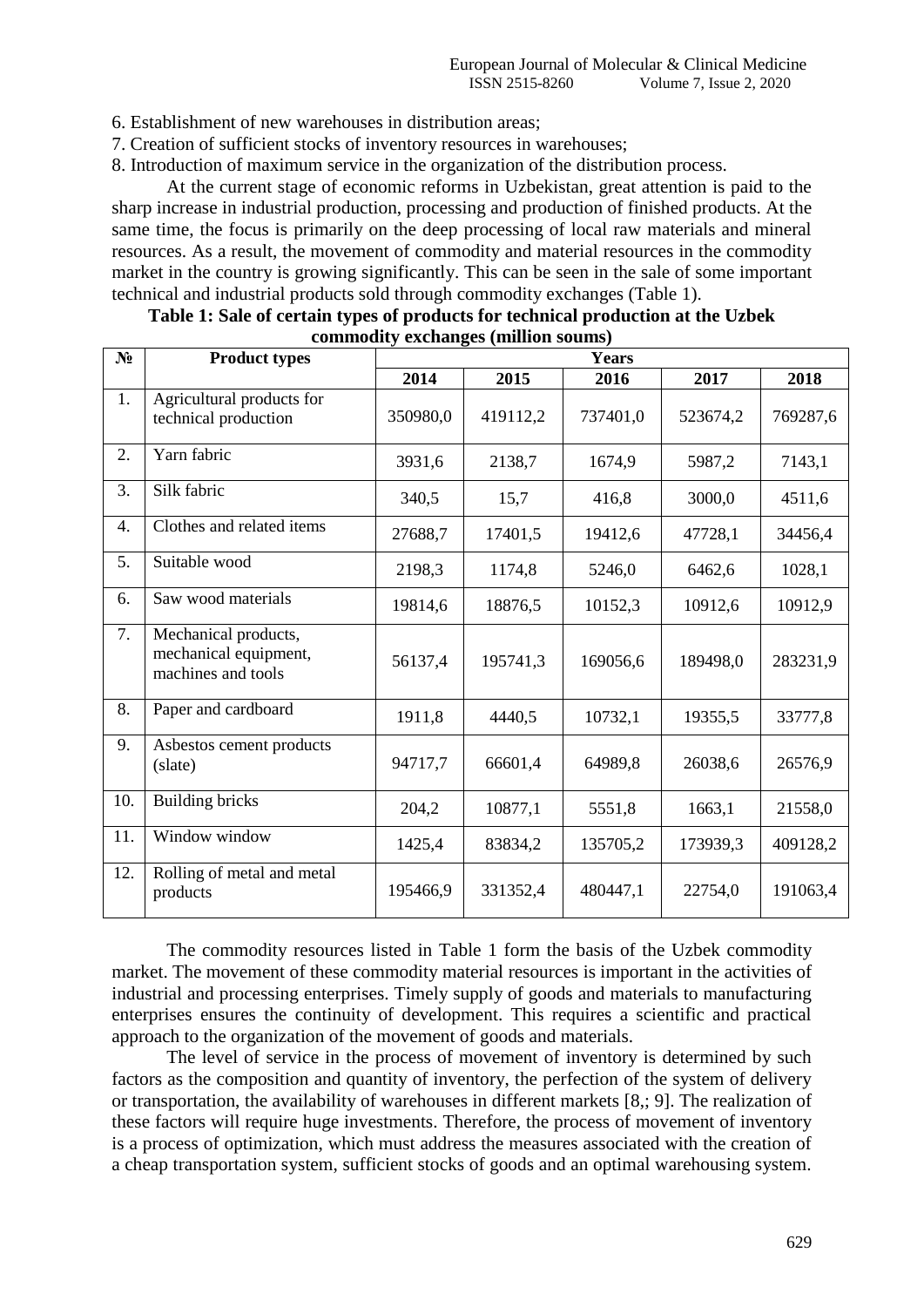Creating an optimal warehouse system means determining the optimal amount of their number and capacity, as well as the optimal location.

To determine the location of warehouses, ie the location of the area, the method of moving a map of the location of the enterprise and consumers to the coordinate system is used. Maps depicting businesses and their consumers are available at all manufacturing facilities. If they are not available, the State Land Cadastre and Cartography Departments may prepare such maps. This method allows you to estimate the cost of delivery of inventory from each enterprise to the intended warehouse. The cost estimate takes into account the vehicle's tariff rate, the quantity of goods delivered and the distance of delivery. Here it is necessary to follow three basic rules of movement of commodity and material resources.

First, in order to more effectively meet the needs of manufacturing enterprises in inventory resources, the distribution logistics chain should reach the end point of distribution as much as possible, apply as much as possible and deliver long distances using product transport units and freight units that provide more capacity.

To apply this rule, you must first select the criteria for setting up a distribution network according to their importance. In this case, the "possibility of long distances" refers not to the distance in kilometers, but to the length of the logistics area, where time is longer than the distance traveled, the reliability and quality of transport exceeds the speed of transportation.

Cargo units should be considered in terms of transport with many modes of transport, i.e. in terms of the maximum capacity of standardized containers that can be offered by each mode of transport.

Second, in order to more effectively address the issues of physical distribution in the logistics chain, it is necessary to use a minimum number of units of account for the measurement of inventory and a minimum number of units of transport, regardless of capacity.

The concept of "minimum number of units of account" is consistent with the concept of the amount of turnover of these units, regardless of their capacity, that is, the amount of cases in which these units of account can be provided to consumers in a timely manner. This implies the availability of infrastructure interested in the efficient use of equipment for technological processing of these units and the use of accounting units in the transportation of many types of transport.

Application of this rule requires a comparative assessment of the effectiveness of possible scenarios at the macro and microeconomic levels in the field of distribution of inventories, in particular, on the applied technological equipment.

Third, if it is not possible to abandon the creation of a stationary warehouse, it should consist of a logistics chain at the merger center, which can be located close to the final outlets, if it belongs to the physical distribution in the transport plan, and at the merger center close to the initial production process.

All levels of product group units must comply with this rule. In reality, when there is a similarity between production and consumption rates, it is possible to move with zero stock of all rings of the logistics chain through which the distribution channel passes, with minimal stock at the endpoints of dense flow and distribution.

In real conditions, there is always a difference between the rate of commodity resources and the rate of local (local market) consumption. Therefore, the existence of a stationary warehouse in the distribution network, as a rule, can not be denied. The third rule answers the question of where a stationary warehouse should be located.

The application of this rule opens up new perspectives on the choice to be made between the creation of a stationary warehouse located in the local market and the mobilized,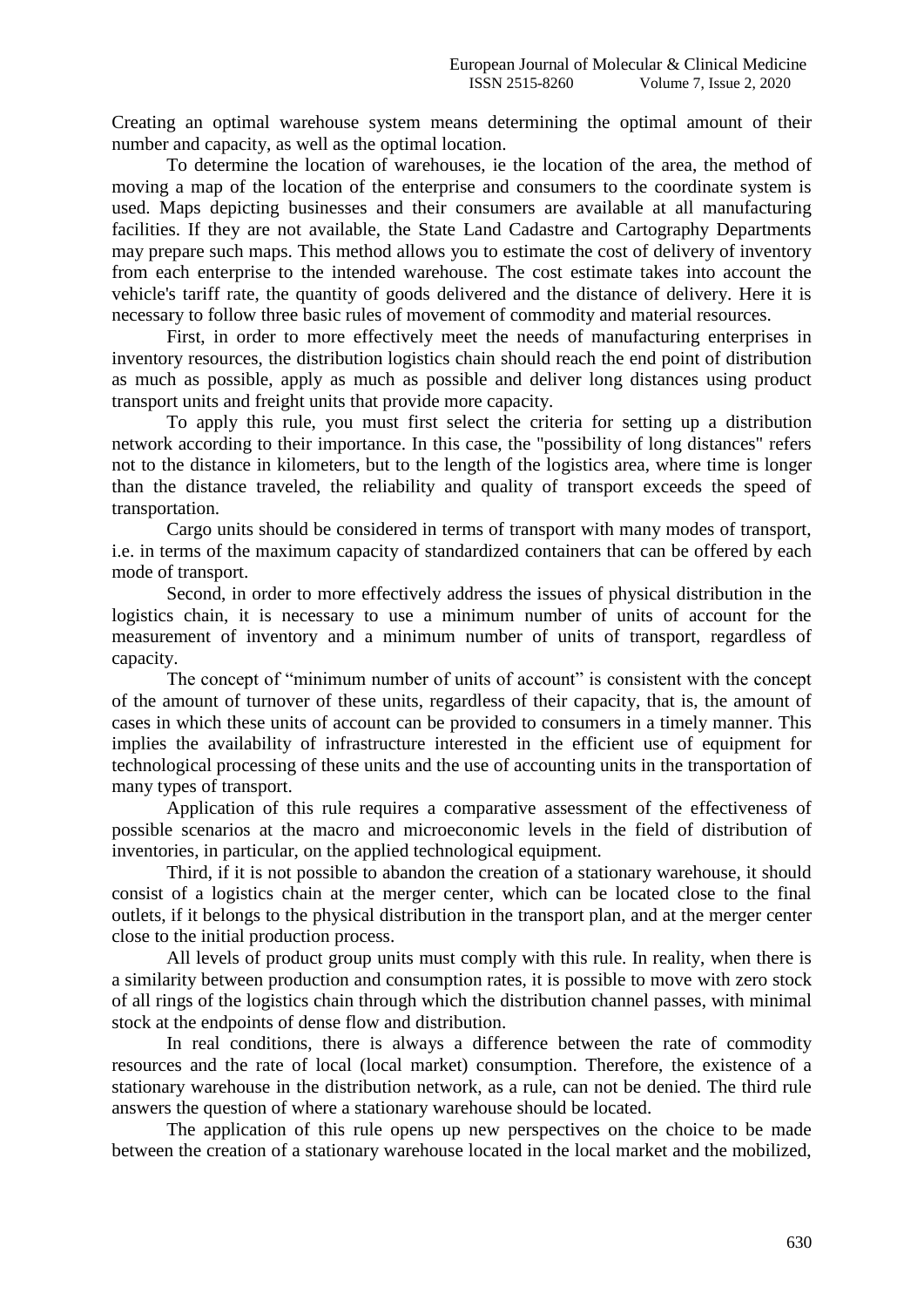mobile backup concept. In other words, we have to choose between distribution speed and distribution reliability.

In the commodity market, too, according to the principles of marketing, the study of the needs of customers (manufacturing enterprises) and the proposals of competitors is the basis for building a system of movement of goods and materials. Issues of interest to manufacturing enterprises:

timely delivery of inventory;

readiness of the supplier of inventory to meet the basic needs of the production enterprise;

careful handling of goods and materials during loading and unloading;

Commodity resources The supplier's willingness to return defective products and replace them quickly;

Willingness of the supplier to maintain full inventory for customers.

Just as the results of all economic activity are determined by efficiency, the movement of commodity resources in the commodity market is also determined by efficiency indicators. The effectiveness of consumer goods movement channels has been extensively studied in most scientific literature. Given the lack of scientific research to determine the movement of commodity resources in the commodity market and its efficiency, the authors have developed indicators to assess the effectiveness of the movement of commodity resources in the commodity market (Table 2).

| Indicators                                                  | The essence of the proposed<br>indicator                                                    | How to determine indicators                                                                                                                                                                                                                                                                                                |
|-------------------------------------------------------------|---------------------------------------------------------------------------------------------|----------------------------------------------------------------------------------------------------------------------------------------------------------------------------------------------------------------------------------------------------------------------------------------------------------------------------|
| Optimal quantity of<br>orders                               | Represents the execution of<br>orders during the year                                       | $N = \frac{D}{Q}$<br>where: N is the optimal amount of<br>orders for the year;<br>D is the probable demand for the year;                                                                                                                                                                                                   |
| Number of "perfect<br>orders"                               | Determining the quality of<br>supply of goods and materials to<br>manufacturing enterprises | Q - Optimal delivery capacity.<br>Order fulfillment $=$ number of "perfect<br>orders" // total number of orders *100                                                                                                                                                                                                       |
| Determining the optimal<br>purchase amount                  | Determining the inventory                                                                   | $\sqrt{\frac{2DS}{JC}}$<br>where Q is the optimal commodity<br>resource purchase amount;<br>D - the amount of annual demand for<br>inventory;<br>S - the cost of purchasing a batch of<br>inventory;<br>J - annual costs of storage of inventory<br>(as a percentage of the cost of goods);<br>S - unit cost of inventory; |
| Determining the average<br>daily decrease in<br>inventories | It is determined that the<br>inventory will last for days                                   | Average daily decrease in inventories<br>$=$ total amount of inventories used in<br>the estimated period / number of<br>calendar days in the estimated period                                                                                                                                                              |
| Optimal supply of<br>inventory                              | Selection of means of delivery<br>of inventory and calculation of<br>transportation costs   | a) at the non-working tariff rate<br>$N_{\mu} = T_1 + AT_2 + BT_3$                                                                                                                                                                                                                                                         |

|  |  |                  | Table 2: Indicators of the efficiency of the movement of commodity resources in the |
|--|--|------------------|-------------------------------------------------------------------------------------|
|  |  | commodity market |                                                                                     |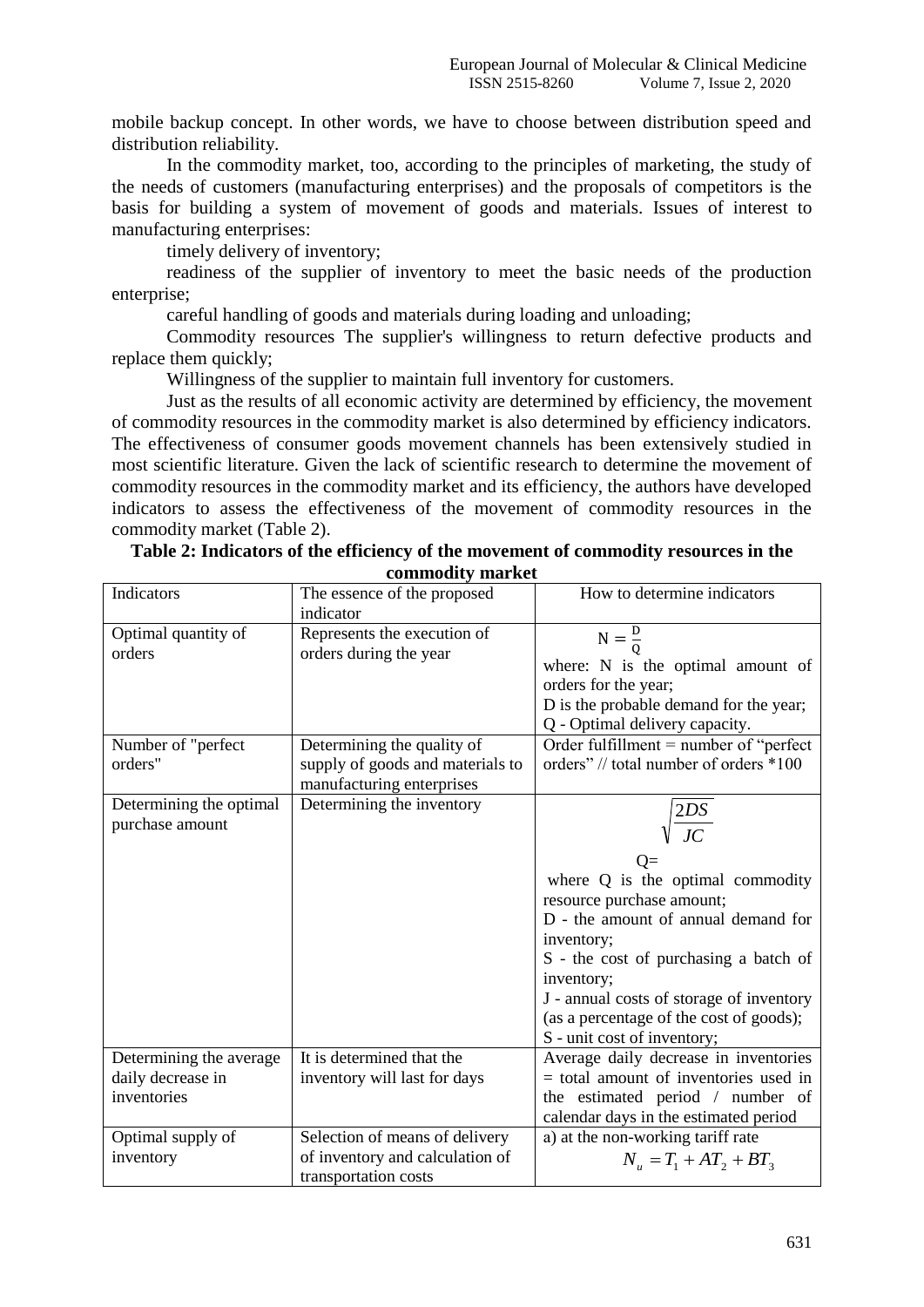| b) at the time rate                         |
|---------------------------------------------|
| $N_e = T_1 + CT_4$                          |
| Here, $T_1$ – tariff rate of the order,     |
| soums                                       |
| $T_2$ – Tariff rate of one operation on     |
| increase and decrease, UZS                  |
| $T_3$ – Tariff rate of 1 T / km by type of  |
| inventory                                   |
| $T_4$ – tariff rate per vehicle-hour, soums |
| A - the number of increase and              |
| decrease operations                         |
| V is the amount of work performed T-        |
| km                                          |
| S is the operating time of the vehicle      |
| for the order, avt.hour.                    |

An important issue in the process of movement of inventories is the correct determination of the level of inventories. From the market point of view, the reserve is considered as a means of continuing to provide a high level of service to buyers of inventory resources (manufacturing enterprises). It will also help enterprises operating in the commodity market to increase sales. From the point of view of buyers of inventory, it is best to maintain packages that ensure the fulfillment of all orders on a daily basis and the fastest delivery of inventory. But from an economic point of view, this process is complicated and the cost of storage in the warehouse increases as the number of services provided to customers increases.

## **CONCLUSIONS**

 It is important to make full use of the potential of the regions of Uzbekistan with high production potential, to find and use unused reserves (reserves). As a result of the establishment of free economic zones, the movement of material, financial and information resources will intensify, expand in scope and scale. The role of commodity and material resources in the development of socio-economic relations is invaluable. Commodity resource is material wealth, which is constantly moving towards the consumer. A certain amount of financial and information resources is required for the movement of inventory. As a result, the value of inventory increases. Thus, the use of systems that ensure the minimum increase in the value of inventory in the organization and management of the movement of inventory is a topical issue today.

 In order to increase the level of the system of supply of goods and materials in the conditions of deep structural changes and diversification of the economy and the effective organization of the movement of raw materials in the commodity market, it is expedient to:

 Modification of models of movement of inventory, optimization of some issues and directions of the organization and management of the flow of inventory;

optimal placement of distribution centers;

 determination of the functions of intermediaries in the supply of inventory and the optimal batch (part, quantity) of raw materials;

- determination of the optimal quantity of orders;
- Development of optimal transportation routes.

 We have developed the following proposals and recommendations for the effective organization of the movement of goods and materials in the commodity market: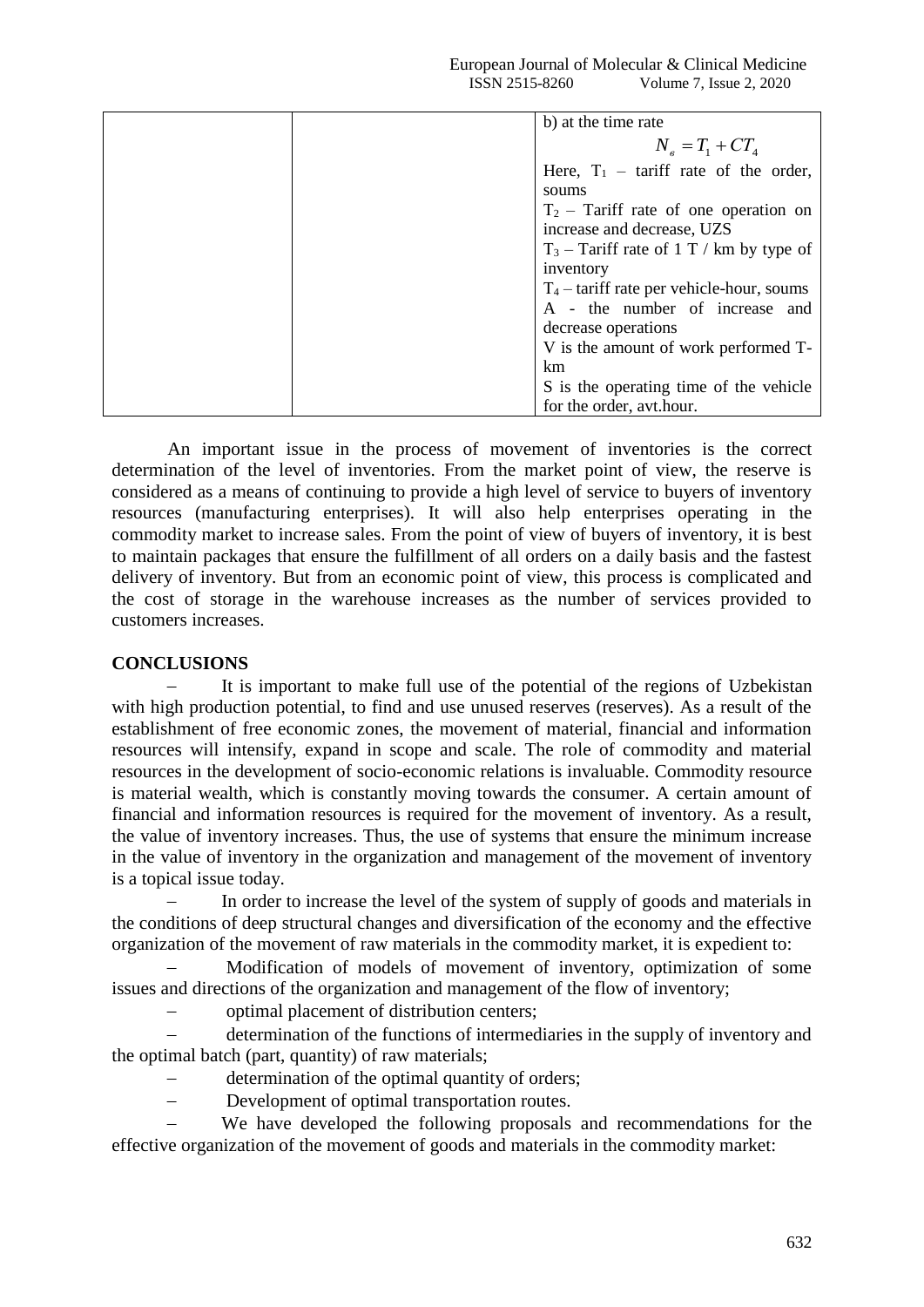organization of activity of economic entities providing complex systematic logistics services at the level of regions of Uzbekistan in the organization of movement of commodity and material resources in the commodity market. The organization and implementation of a logistics service system for each region of Uzbekistan has its own characteristics. Because each region is characterized by specific features, namely: naturalgeographical, socio-economic, technical-technological, communication and others. Therefore, in the organization of logistics services at the regional level, it is necessary to fully study and evaluate these features and develop the concept and principles of creating a logistics service system in the regions, taking them into account;

 Establishment of macro-level distribution centers in the organization and management of the movement of commodity resources in the commodity market. It is expedient to ensure the cooperation of industrialized areas with the areas that produce and cultivate raw materials, ie the location of supply and distribution warehouses, the formation of modern infrastructure;

 Establishment of regional logistics centers to organize the movement of goods and materials on the basis of the door-to-door principle of logistics management. High level of organization of vertical links between logistics centers designed for industries and sectors of the regional economy for the effective organization and management of the movement of goods and materials throughout the region;

 Establishment of "clusters of business entities" among enterprises that prepare and cultivate raw materials in the commodity market, create and store their stocks, deliver and process them;

 Further development of the exchange mechanism in the commodity market, creation of trading platforms within the V2V system, development of specialized wholesale and brokerage activities that trade in raw materials.

## **REFERENCES:**

- [1] Address of the President of the Republic of Uzbekistan Shavkat Mirziyoyev to the Oliy Majlis. January 24, 2020.
- [2] The Decree of the President of the Republic of Uzbekistan "On the Strategy for the Strategy of the Republic of Uzbekistan on Further Release" dated February 7, 2017 PF-4947
- [3] "On measures for the further liberalization of trade and the development of competition in commodity markets" Decree of the President of the Republic of Uzbekistan. 10.30.2018
- [4] Langley C.J. The Evolution of the Logistics Concept// journal of Business logistics, 1979. №2, vol 7.
- [5] K.Oliver & M.Webber "supply chain Managment": logistics catches up with strategy//Christohee m/logistics. The Strategic Jsseus L: Chapman and Hall, 1982. P. 63- 75
- [6] Philip Kotler, Kevin Lane Keller. Marketing Management. Pearson Education, Ins., publishing as Prentice Hall, United States of America 2012 y.
- [7] Chairman Hugh MacKeown (2007) Wholesaling and wholesaling research: A practitioner's viewpoint. The International Review of Retail, Distribution and Consumer Research Journal, vol. 17, pp. 413-422
- [8] Kholmamatov D. Development of Customer Service Delivery System in Wholesale Trade. Indonesian Journal of Law and Economics Review, 2(2). Published May 31, 2019
- [9] Holmamatov D. Enhancing Logistics Service Quality in Foreign Trade. //International Conference on sustainable development and economics. – USA. March 27-28, 2019 135- 139 p.